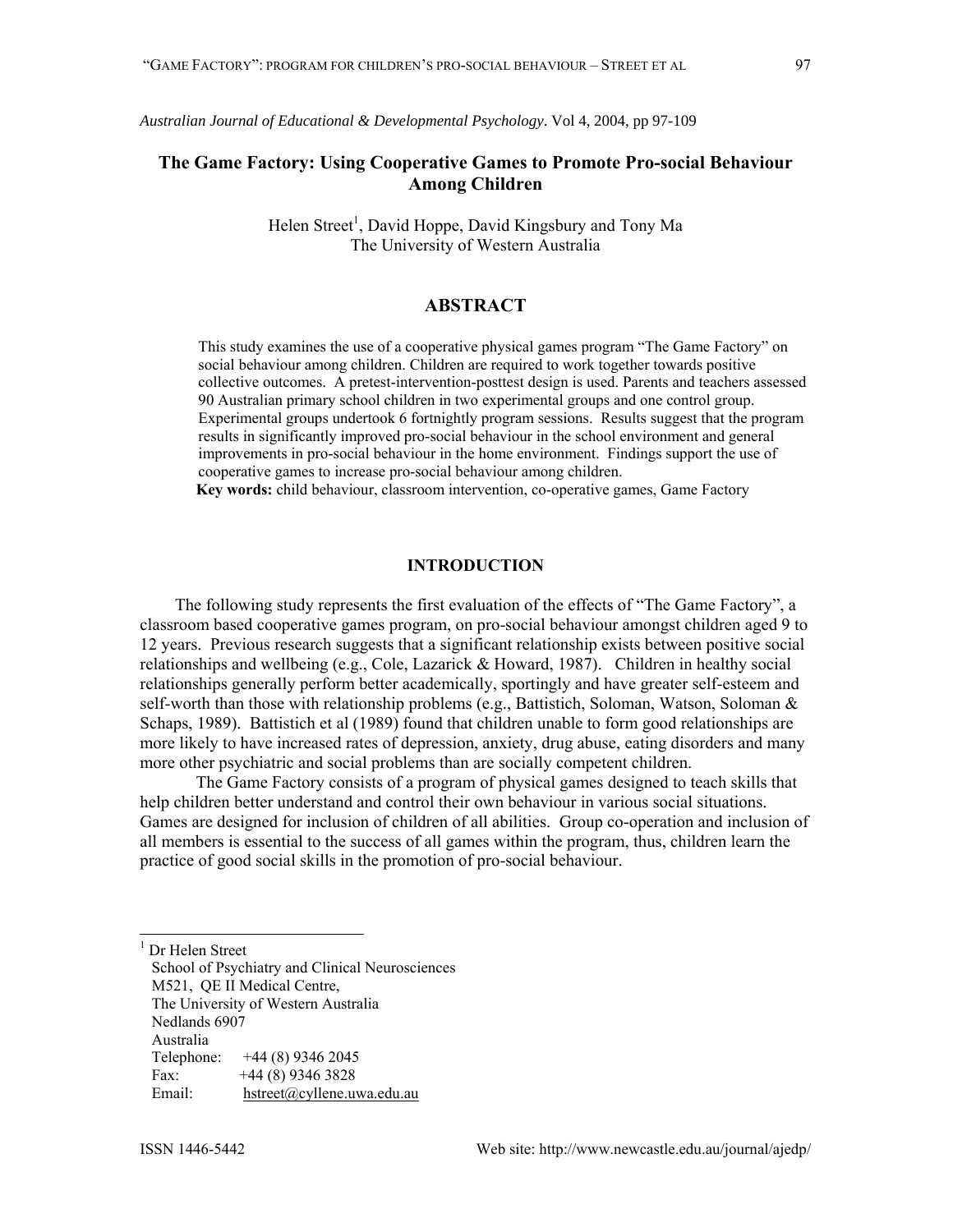### **Pro-social Behaviour**

Many adult mental health problems have long been attributed to a lack of pro-social behaviour during early childhood (e.g., Bowlby, 1977, 1981). Other researchers have suggested that social development problems become more problematic over time (e.g., Strain & Odom, 1986). Strategies for developing social skills in all children have varied considerably as a result of differing schools of thought on approaches to social skills training. What is readily apparent is the shift towards a more pedagogic approach, where social skills are actively taught in all children, as opposed to the psychotherapeutic model that prevailed throughout the 1970's, which suggested that social skills would simply develop given the right circumstances.

Goldstein and McGinnis (1997) identified three major psychological approaches to social skills that were widely used in the 1970's. The psychoanalytical school of thought reasoned that through interpretation of unconscious thoughts, the child would develop latent awareness in conjunction with more appropriate social behaviour. The humanistic approach centred on providing an empathic and accepting environment in the hope that children would subsequently make better choices regarding their behaviour. The behaviour modification approach sought to reinforce appropriate behaviours and so enhance the probability that these healthy behaviours would reoccur.

More recently, teaching models are taking their place on the forefront of social skills training. Based on these principals of social learning, interventions and teaching models such as the "Boys Town Education Model" (Dowd, Tobias, Connolly, Criste & Nelson., 1993) and "Skillstreaming the Adolescent" (Goldstein, Sprafkin, Gershaw, & Klein, 1998) have been implemented. The social skills training approach is further validated by research that shows it is indeed possible to teach appropriate social skills to students. The challenge lies in making sure the students can generalize these skills to other settings and situations (Mathur & Rutherford, 1996). There remains a need to conduct interventions that can successfully promote the generalisation of social skills taught in one setting to other settings and contexts. The key may be in the delivery methodology, which has varied from individual focused to group focused delivery models. If models focus on individuals who have experienced a deficiency in social skills, rather than on the whole group, they may be unable to address social behaviour in a natural setting. In addition only a minority of children (those exhibiting problem behaviour) will be targeted, as opposed to all children. The Game Factory is an inclusive program taught in general education rather than special needs settings.

The delivery model, the target group and the setting all need to be considered in interventions to promote pro-social behaviour. Although some interventions employ a delivery model consisting of variations on situational role-play, cooperative problem solving skills and feedback from facilitators, important differences lie in the target group and setting.

Many programs have focused on delivering social skills to identified problem individuals in specialised settings such as clinics and treatment centres (e.g., Kazdin, Bass, Siegel, & Thomas, 1989). This has many limitations over class-based programs such as the Game Factory. First, problem children need to be identified so that they can be referred onto the appropriate services, leading to the potential that a proportion of less readily identifiable children who will benefit from this intervention may be overlooked. There is also the problem of stigmatising children by removing them from their peers for remedial therapy (Briggs, MacKay & Miller, 1995).

The Game Factory operates on the principal that social skills are best learnt in social situations. Children do the majority of their social interaction in the classroom setting. In this cooperative situation, children who may not show readily apparent manifestations of problems with social behaviour will be automatically included in the intervention. Children not only learn important principles of social competency, but also play a role in teaching these to their peers.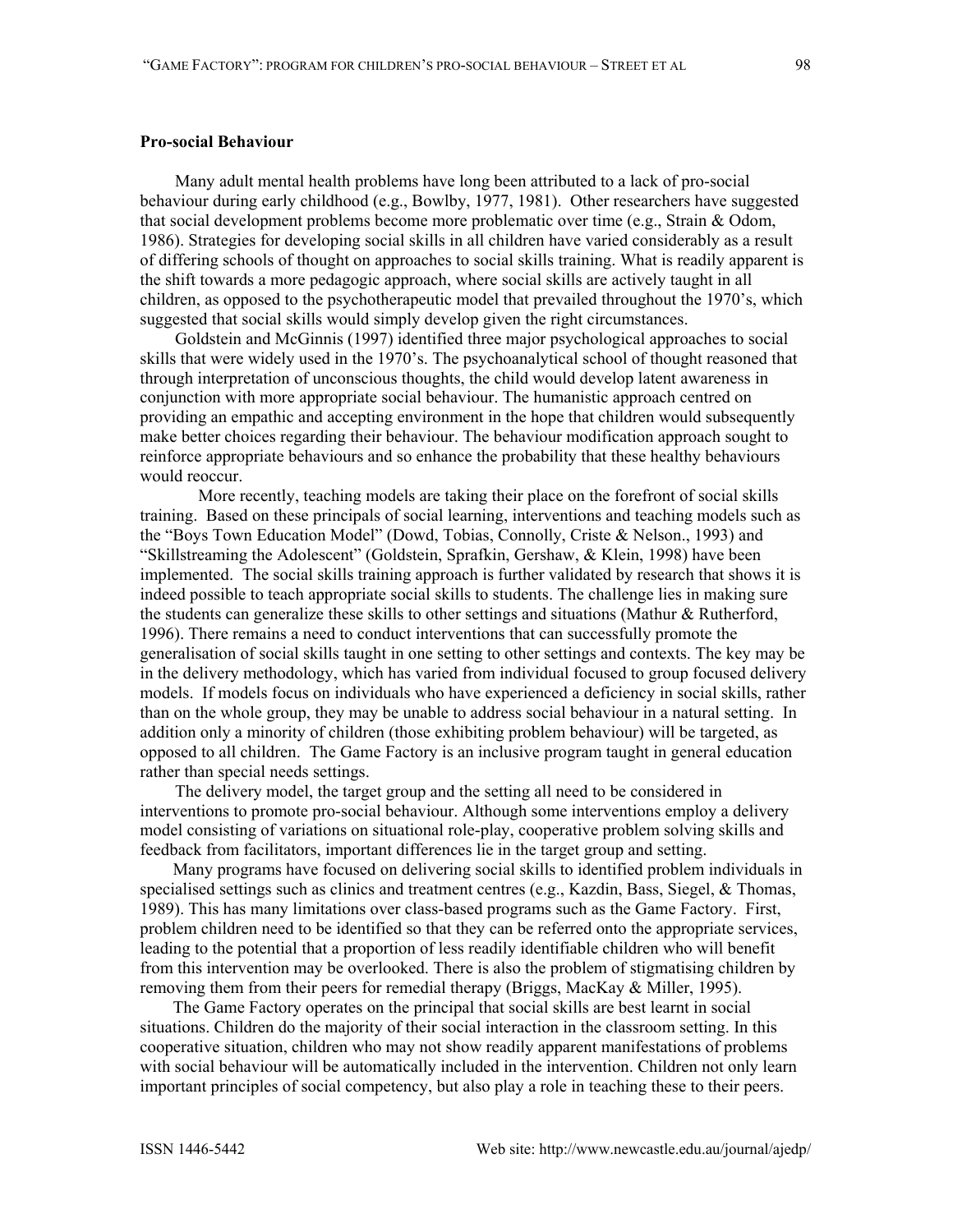Strategies of teaching social problem solving skills to classes of children have been used with positive results in both primary schools and in middle schools (e.g., Dill, 2000). A good example is described in "The Special Edge Behaviour - A Whole-School Model of Behaviour Reform", published by the California Department of Education (2000). This program is valuable in its inclusion of the 70-80% of students without obvious serious problem behaviours. These students have still benefited from "primary preventative techniques" using universal interventions, which are implemented through a school-wide system.

Strategies to promote the generalisation of pro-social behaviour across the spectrum have been discussed as long ago as Stokes and Bayer (1977) who suggested that when students are taught social skills, it is important to teach them in as natural an environment as possible. Stokes and Bayer suggested that unless social skills can be reinforced in a natural setting, they will not be utilised and taken on board by students. Class groups are an example of a natural situation where social skills can be both learnt and applied. Stokes and Bayer state that social skills need to be "loosely" taught. This means the intervention must be flexible enough to mould to students' demands. It is believed that methods that employ tighter controls may work against skill generalization. In line with this thinking, The Game Factory is designed to be tailored by the facilitator to suit the immediate needs of the class.

Stokes and Bayer also suggested that reinforcement should be used sparingly. This is because it is necessary to taper back reinforcement in the hope that students will be able to then take on an active role in reinforcing their own behaviours. Facilitators need to realize that reinforcement in natural settings often occurs infrequently. Finally, the students themselves need to learn how to generalize, which can be done by providing opportunities in games to apply principles they have learnt in previous sessions to everyday situations.

Numerous investigations have analysed the relationship between play and integral child development, concluding that play is a vital activity of great importance in human development (e.g., Garaigardobil, Maganto & Etxeberria, 1996; Hansen, Meissler & Ovens 2000; Landazabel, 1999). In general, the results of these studies suggest that child play is systematically related to personal and social development (e.g., Landazabel, 1999). Playing games allow children to communicate, socialize and interact with their peers while forming relationships, promoting moral consciousness and self-awareness. Playing games has been found to promote positive effects and interactions among peers, and less aggressive and hyperactive behaviour (e.g., Carlson, 1999) to aid in the development of social skills and pro-social behaviour, as well as a decrease in levels of aggressive behaviour (e.g., Garaigardobil et al 1996).

## **The Game Factory program**

The Game Factory is a program of cooperative physical games, which have been structured to make group cooperation essential to game success and to encourage pro-social skills. Students of all abilities learn skills and mechanisms, which will help them to better understand and control their own behaviour. The program consists of a compilation of physical games requiring the use of minimal props, to be facilitated by a trained teacher. The games challenge and encourage children's resilience while requiring cooperation to succeed. Importantly, success is not determined on an individual basis, but rather as an overall group success. Previous research has found that the use of cooperative games over and above competitive ones enables children to more readily focus on the experience of play rather than only on the outcome (e.g., Orlick, 1982).

The Game Factory games aim to help children analyse their individual and group behaviours. In these games it is important for the children to think about consequences before they act. The games require recognition of the personal skills needed for teamwork and the ability to resist negative thoughts and negative peer pressure.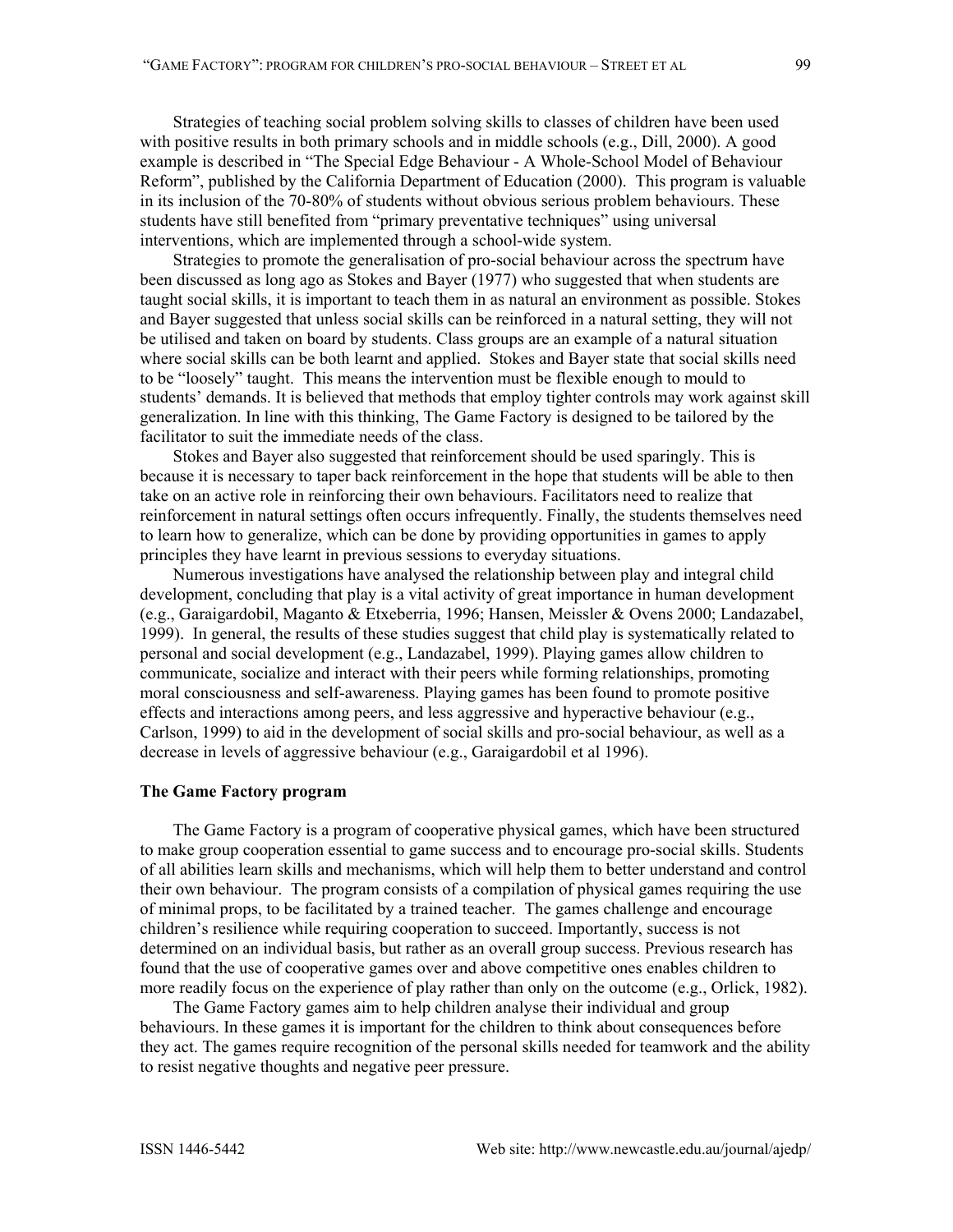Two examples of games implemented in this study are "Islands" and "Timeball" (McCaskill, 1994). Islands is a game that requires the children to have close physical contact with others, and is particularly useful for integration of isolated students into the group or class. A hula-hoop is placed on the ground for approximately every three children in the class. The children walk around the hoops for a minute or two until the teacher blows a whistle. They are then required to stand inside the hoops in groups of three or more. This game can then be further developed to be conducted in a certain minimum time span, or may require students to form groups that must include both boys and girls. Children are encouraged to break from their normal circle of friends to achieve the overall class goal. Decisions must be made to join a group to achieve a successful outcome. Due to the relative size of the hoops to students, players must hold onto each other to maintain balance. This close physical contact has been incorporated into the game to help break down psychological barriers between children.

Timeball is a game that requires good communication, concentration and eye contact. Children are asked to spread out and stand with their feet together and a ball is given to one student. All standing children are required to keep their feet together once the teacher blows the whistle. The ball is passed from one child to another with the child who has passed the ball sitting down. The overall aim of the game is to have everyone sitting down without the ball having touched the ground. Initially, the children are encouraged to complete the game as quickly as possible with an overall time-goal later employed.

There are various components to instruction of the Game Factory games that are designed to develop pro-social behaviour. First, each game begins with an explanation of the goals and objectives of the game itself. This provides the students with perspective and a context in which to understand the processes involved. Second, in order to comprehend the value of concepts being taught, they are reinforced through practical application in the game play process. Students experience first hand how the concepts of pro-social interactions through group cooperation and support are integral to the success of the games.

Third, each of the games is not simply played once, but repeated until the group has reached a level of proficiency acceptable to the facilitator. Between each attempt, instruction and feedback given by the facilitator encourage the students to think critically about how their actions directly impact upon the process, and how cooperation and cohesiveness are essential to overall success.

Finally, after each session of games is complete, students are given a summary of concepts and values that arose during the intervention and are told to go away and reflect on these. This level of introspection is important in not only reinforcing what the students have learnt about themselves, but also on how they interacted with others and how they can implement their newly developed skills into other parts of their lives. Thus, the nature of the intervention is such that the development of better pro-social behaviour is a process that the students are not only instructed in, but are also able to experience for themselves under the careful guidance of the facilitator. It is then left to the individuals to reflect on their experience and incorporate it into their daily activities. It is suggested that skills taught in a natural environment like the Game Factory are more easily incorporated into daily living as opposed to those interventions that are compartmentalized in an artificial arena.

The Game Factory program was developed in 1990 by Wilson McCaskill. McCaskill a qualified drama teacher, has spent over twenty years teaching drama to adults and children in Perth, Western Australia. Co-operative games are frequently used amongst drama students to increase group cohesion and explore personalities. Having witnessed the success of co-operative games in also improving prosocial behaviour amongst the children in drama classes, McCaskill developed the Game Factory Program for school children in 1990. McCaskill and the Game Factory receive frequent, ongoing positive feedback from schools using this program. The perceived success of the games has resulted in over 500 Australian primary schools adopting the program as part of their curriculum by 2004. However, before this pilot study, there has been no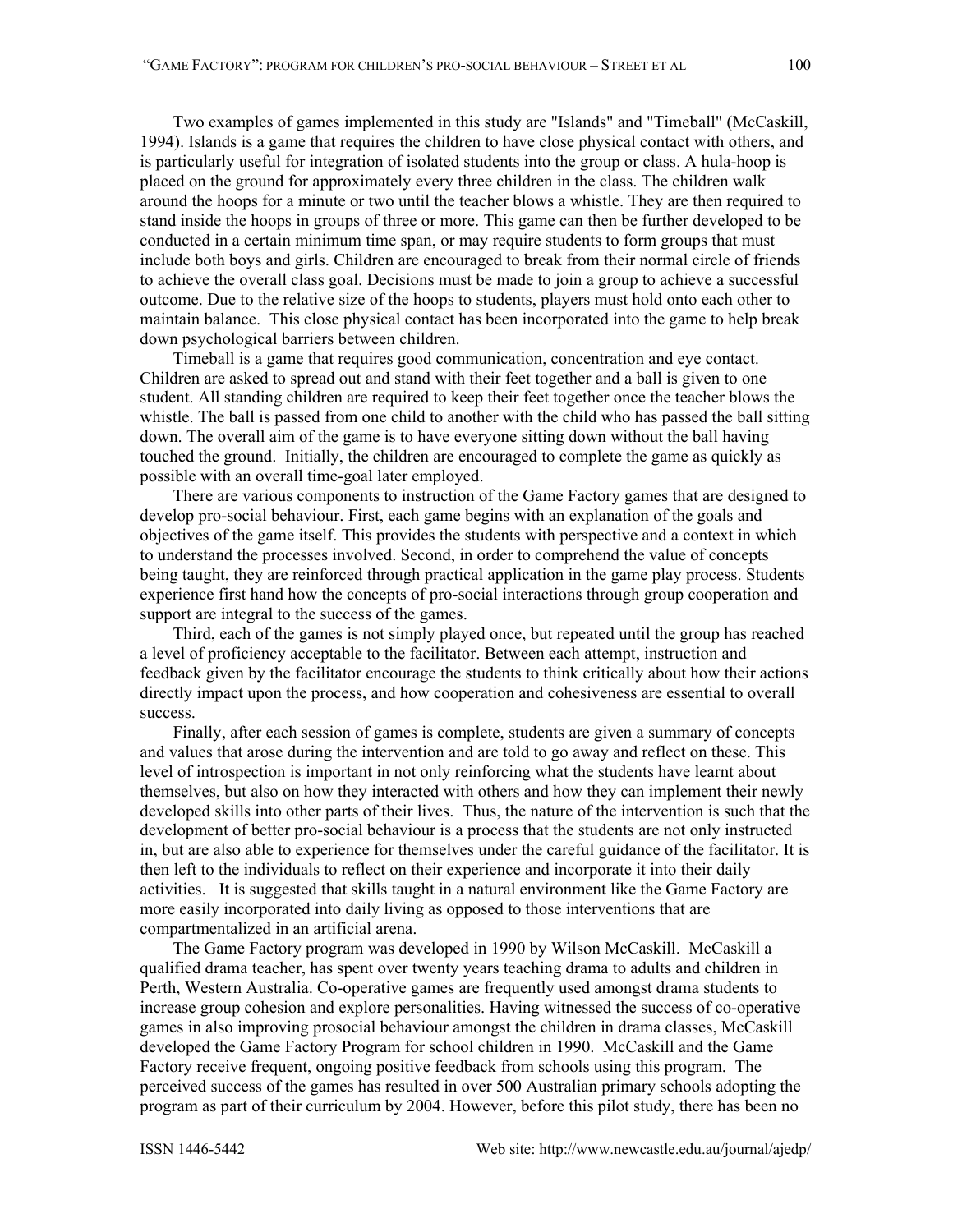formal evaluation of this program. This study aims to evaluate the aims of The Game Factory to increase pro-social behaviour among children.

Since, the skills of McCaskill have frequently been inextricably linked to the success of the Game Factory program, it was considered important to assess both the effectiveness of McCaskill running the games, and also the effectiveness of the games run by another facilitator. In so doing, some distinction between the effectiveness of the games and the effectiveness of the game as facilitated by McCaskill, could be made.

In addition, to two types of facilitator, two types of judge participated in the study, parents and three class teachers. This was considered to be important due to the importance of effects generalisation. Behavioural changes detected by parents arguably represent broader generalisation than any changes detected by teachers. It is accepted that parents may exhibit a bias towards their own child's level of prosocial behaviour, particularly if they are aware of the Game Factory Program, however parents remain important judges as they see their children in an out-of-school environment.

The three class teachers acting as judges had all taught some of the children participating in the study in the previous year. In this previous year, children had been split into different class groups providing opportunity to examine any effects of teacher bias in assessment. Teachers could be asked to assess the prosocial behaviour of some children from across all three conditions before the experiment was conducted (ie the children they had previously taught). An absence of difference between initial teacher ratings would then support the notion of post-experimental assessment differences being due to experimental condition rather than to differences in teacher assessment style.

# **METHOD**

Ninety children aged 9-12 years, were distributed across 3 classes attending Glendale Primary School in Western Australia. Glendale Primary School is a mainstream primary school situated in a mid-socio-economic area in metropolitan Perth. Each class was randomly picked for inclusion in either experimental or control conditions. This random process resulted in Classes 1 and 2 being assigned to the experimental condition while Class 3 was designated as the control.

McCaskill, the Game Factory's main developer and key facilitator, facilitated Class 1 as an 'ideal facilitator'. His group, Class 1, consisted of 32 grade 7 students; aged 10-12 (mean age 11.18 years). 13 (42%) were girls and 18 (58%) were boys.

Temple, the principle teacher of Glendale Primary School, facilitated Class 2. Temple was initially trained by McCaskill in the facilitation of the Game Factory and as such represents an ideally trained teacher. Temple was trained during a full day workshop, attended by ten to twenty other teachers. McCaskill conducts these teacher training workshops on a regular basis, between ten and forty teachers attend most day workshops. Workshops are run at a cost to the teachers in line with other further education training days. Temple had also received the advantage of being able to observe McCaskill facilitate the Game Factory program on approximately ten occasions. She did not ordinarily teach any of the students participating in the study. Her group, Class 2, consisted of 29 grade 5 and grade 6 students; aged 9-11 (mean age 9.8 years). Fourteen (56%) were girls and 11 (44%) were boys.

Class 3 was designated as the control group. This class received additional physical education instead of the Game Factory sessions. This group consisted of 29 grade 6 and grade 7 students; aged 10-12 (mean age 10.59). 14 (48%) were girls and 15 (52%) were boys.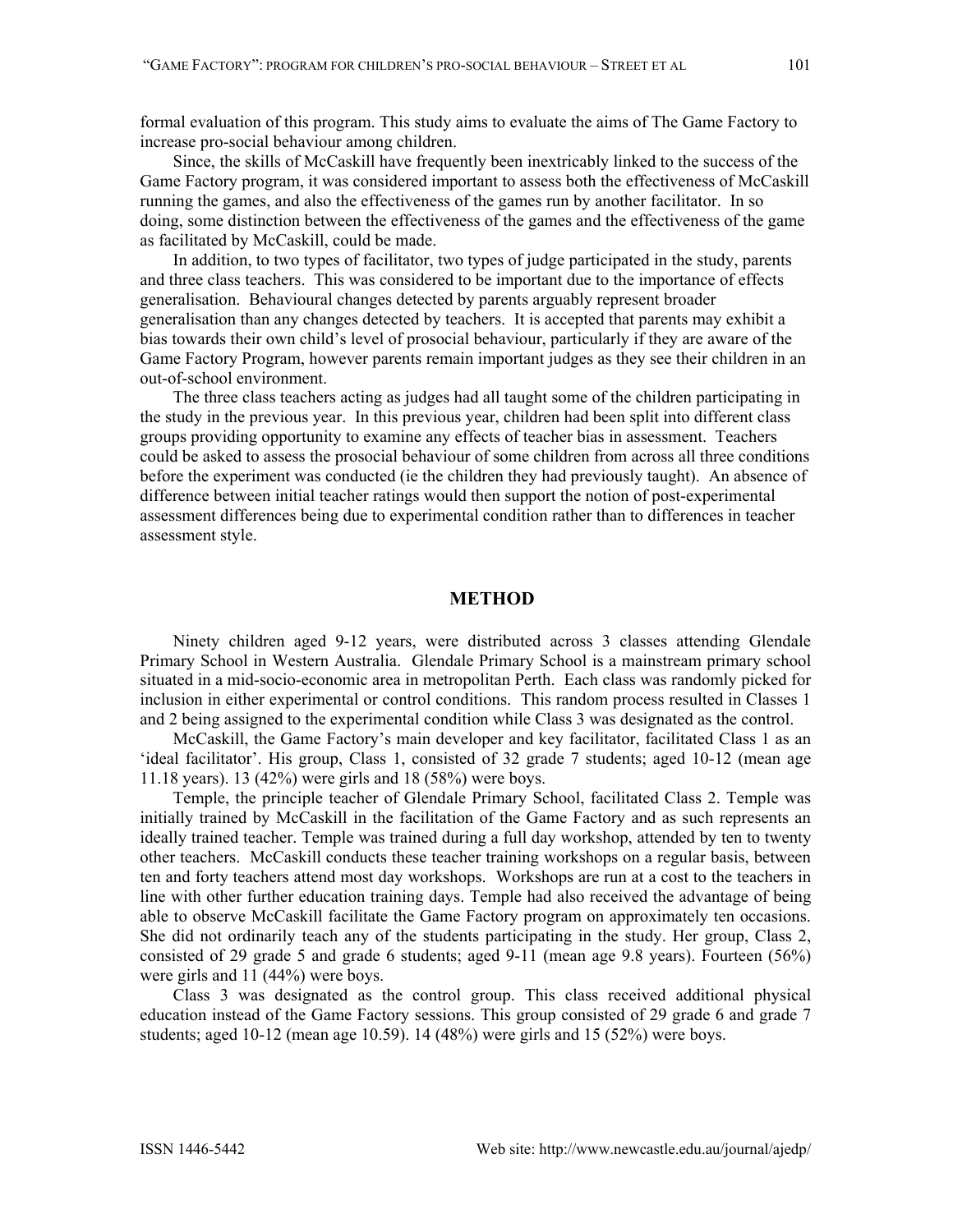### **Materials**

The following pro-social behaviour scales were administered to parents and teachers, as appropriate, immediately before and after the intervention. All measures are contained in The Child Psychology Portfolio (Sclare, 1997). It was believed that the inclusion of two measures of pro-social behaviour would provide the opportunity for greater reliability and validity of findings

*The Pro-social Behaviour Questionnaire* (PBQ; Weir, Stevenson & Graham, 1980; Weir & Duveen 1981). This questionnaire provides a rating of the positive aspects of children's interpersonal and social behaviour. Parents, carers and/or teachers are asked to rate how much behavioural statements have applied to the child over the previous school term. It involves 20 items, for example "If there is a quarrel or dispute will try to stop it", "Will try to help someone who has been hurt". The items are rated on a three-point scale: 'rarely applies', 'applies somewhat', or 'certainly applies', being scored 0, 1, and 2 respectively. Scores range between 0-40 with a higher score indicating higher pro-social behaviour. Psychometric studies revealed satisfactory short-term test-retest reliability (0.91, p<0.001) and moderate inter-rater reliability (0.66, p<0.001). PBQ achieves face validity in that it adequately samples behaviours which teacher's view as pro-social, established by comparing PBQ scores on a sample of children to several other measures of their behaviour. The scale proved to be reliable at time one,  $n = 82$ , Cronbach's  $\alpha$  = 0.93

*Revised Rutter Parent Pro-Social Behaviour Sub-Scale for School-Age Children* **&**  *Revised Rutter Teacher Pro-Social Behaviour Sub-Scale for School-Age Children.* These scales come from revised versions of the original Rutter parents and teacher scales (Rutter, 1967; Rutter, Tizard & Whitmore, 1970). They focus on pro-social behaviour. The teacher scale contains 20 pro-social items whereas the parents scale contains 10 pro-social items. The Teachers and parents are asked to compare each item to the child's behaviour over the previous three months. An example of the items on the teacher scale is: "Offers to share rulers, pencils, etc., being used in a task" An example of an item on the scale for parents is "Considerate of other people's feelings." All items are rated on a three-point scale: 'does not apply', 'applies somewhat', or 'certainly applies', being scored 0, 1, and 2 respectively. As yet, there is no psychometric evaluation of these scales, but the original *Rutter Parents' (A) and Teachers' (B) Scales* and their A (2) and B (2) modifications have been extensively evaluated for their psychometric properties. In addition, Elander and Rutter (1996) have reviewed available psychometric information and concluded that the scales do seem reliable. The psychometric properties of the two sub-scales proved to be reliable at time one and so could be used for subsequent analyses: Parents' prosocial behaviour scale, n = 62, Cronbach's  $\alpha$  = 0.78. Teachers' pro-social behaviour scale, n = 82, Cronbach's  $\alpha$  = 0.92.

### **Procedure**

This study used a 3-group design with pretest-posttest measurements, with one control group and two experimental groups. The research was conducted throughout term 1 (January - April 2002) of a 4-term primary school year.

During the first weeks of the school term, pretest scales were completed. In the next phase the Game Factory program was implemented. This consisted of one of six fortnightly game sessions lasting approximately 60 minutes and compromising of 3-5 group games. Intervention sessions for each class took place on the same day of the week once every two weeks. They were conducted in the primary school undercover assembly area. All assessments were repeated once the intervention had been completed twelve weeks after the first stage of data collection. The control group received physical education for a 60 minute time period on the same day as the interventions.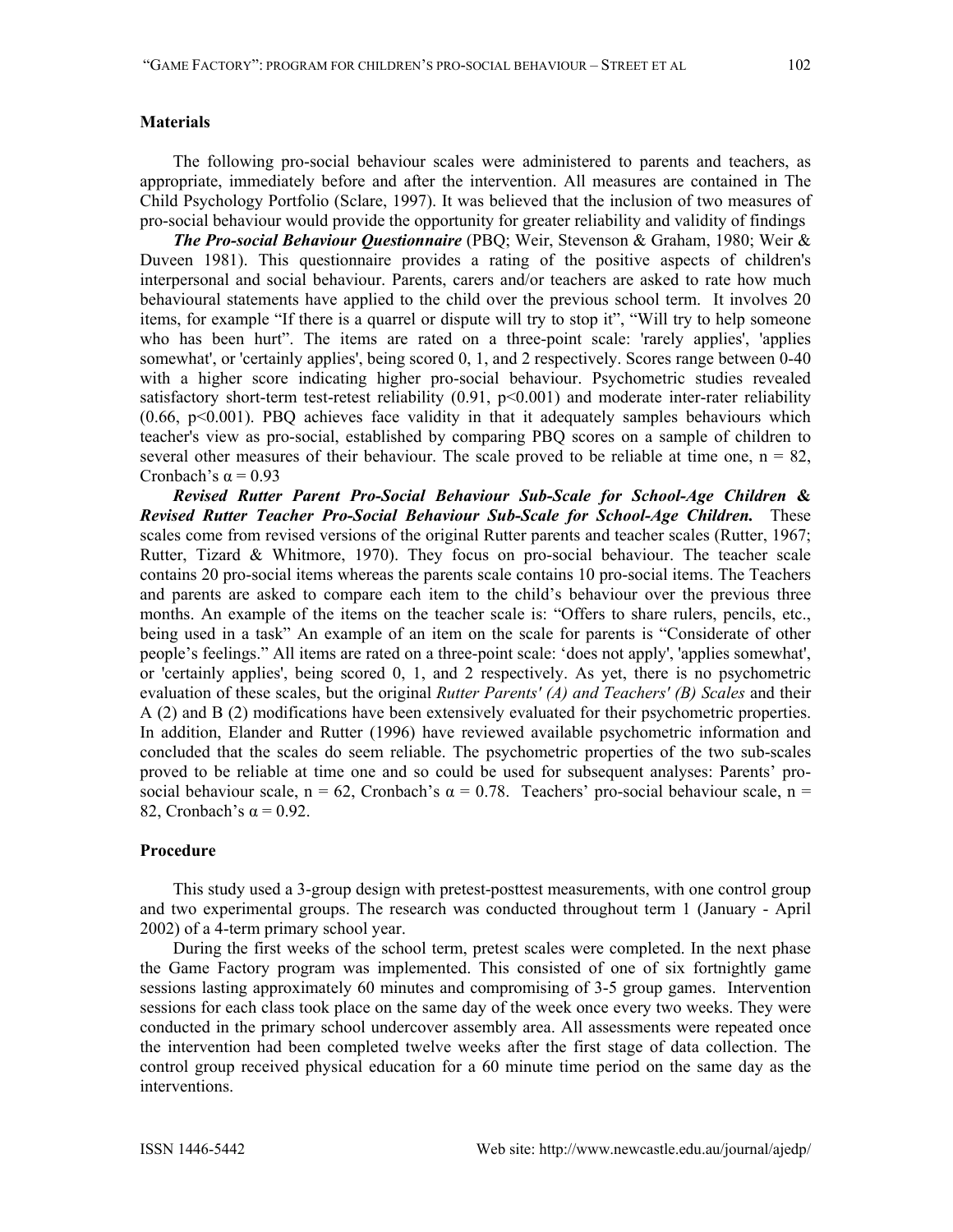Consenting parents of the children and the regular teacher of each class performed the assessments. The previous year's teachers also completed the pretest assessment for all children participating.

# **RESULTS**

#### **Researcher Observations**

The Game Factory sessions were observed by all researchers. During the sessions all researchers noticed that the children generally enjoyed participating in the sessions and were keen to play all games. Particular attention was paid to children who were separated from set social groups due to shyness or disability and children who chose to stand out. It was noted that since the aims of the games could only be achieved through group co-operation, the outsiders were encouraged to join in by both the facilitator and other children. This benefited shy and reserved children as they were able to increase interpersonal attraction and cohesiveness within the group. Children trying to go against the group norms and stand out were also encouraged to join in by the facilitator and other children. They were then also able to experience increased group cohesion and a sense of belonging without a need to stand out or rebel.

The observers all commented on the increase in interpersonal attraction between all group members and subsequent increased group cohesiveness throughout the sessions.

All assessment data was collected and quantitatively analysed using the SPSS (Statistics Package for Social Science).

## **Findings from teachers evaluations**

An ANOVA was conducted between teacher's assessments of pupils at time one (each teacher assessed children they had taught the previous year). Children from each of the previous year classes had been reallocated to different groups for the current year, and so each of the previous year's classes was represented across all three current classes. Thus, each teacher was initially assessing children from each of the three study conditions. No significant differences were detected between the teachers initial assessment of the children, thus, any differences observed in the results are more likely to be due to differences in class behaviour rather than due to differences in teacher assessment. Teachers completed assessments at both time points for 27/32 of the Class 1 children, 28/29 of the Class 2 children and 28/29 of the Class 3 control group children.

Table One shows means and standard deviations for all teacher scores for teachers who completed the assessments at both time points.

*Pro-social Behaviour Questionnaire:* An ANOVA was performed to compare the findings between groups across the two time periods. At time one the control group had significantly better social behaviour than McCaskill's Class 1 group who had significantly better social behaviour than Temple's Class 2 group (F  $(2,86) = 7.47$ , p<0.01). Results showed that there was a significant change over time for the three groups (F  $(1, 86) = 4.52$ ), p<0.05). Results also showed a significant change between the groups over time  $(F (2, 86) = 18.78)$ , p<0.001). All groups had a significant change in pro-social behaviour. Both the experimental groups showed a significant improvement in social behaviour, while the control group became significantly worse. Please see Figure 1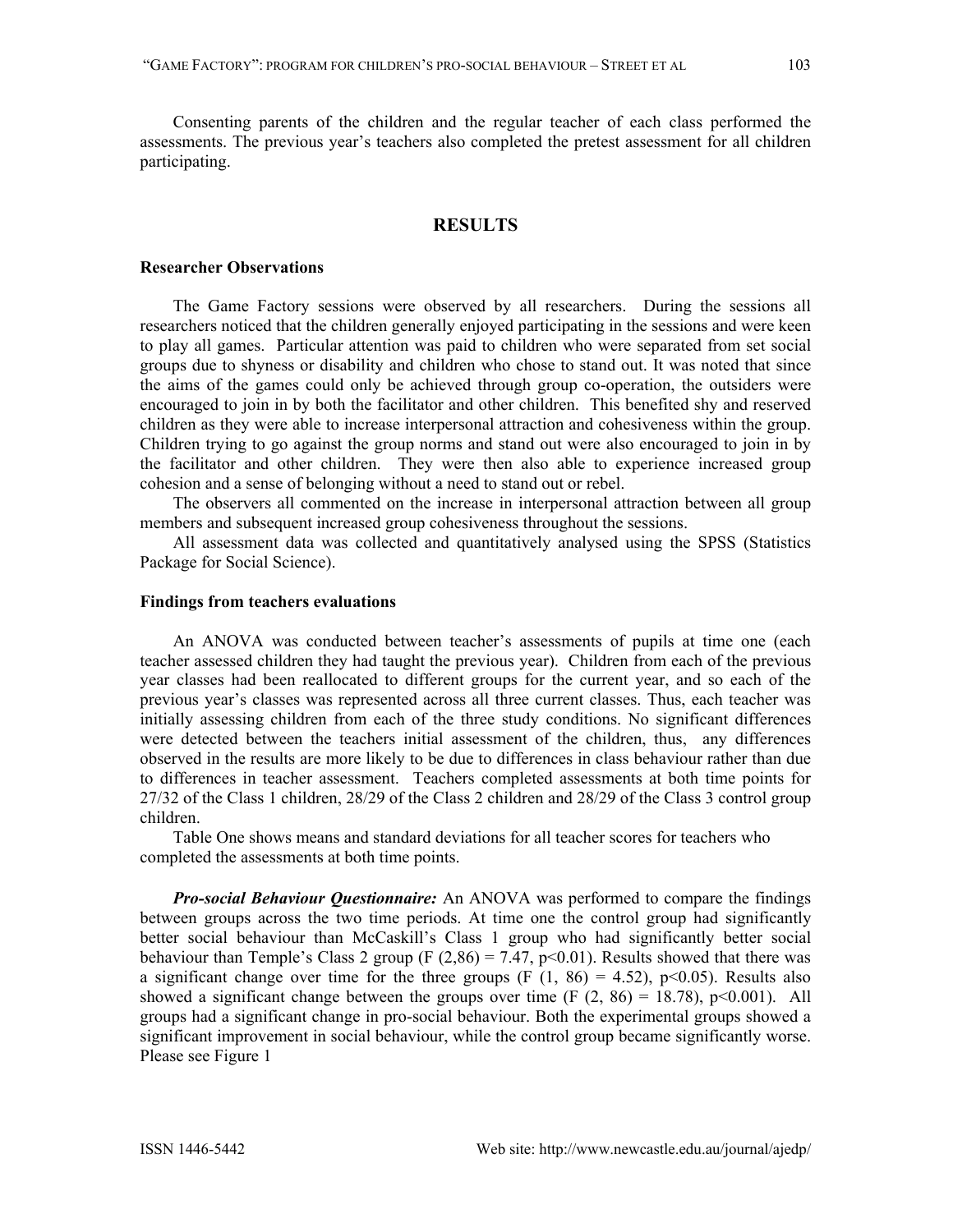|                                                | <b>GROUP</b>     | <b>Teachers</b>                       |                                | <b>Parents</b>                       |                               |
|------------------------------------------------|------------------|---------------------------------------|--------------------------------|--------------------------------------|-------------------------------|
|                                                |                  | <b>Time one</b><br>mean (sd)<br>and N | Time two<br>mean (sd)<br>and N | <b>Time one</b><br>mean(sd)<br>and N | Time two<br>mean(sd)<br>and N |
| Prosocial<br><b>Behaviour</b>                  | 1                | 30.82<br>(6.11)<br>$N = 31$           | 33.97<br>(6.47)<br>$N = 31$    | 30.41<br>(6.48)<br>$N = 20$          | 30.95<br>(6.61)<br>$N = 20$   |
|                                                | $\boldsymbol{2}$ | 26.33<br>(8.23)<br>$N = 29$           | 33.76<br>(5.58)<br>$N = 29$    | 30.45<br>(5.31)<br>$N = 11$          | 30.41<br>(5.54)<br>$N = 11$   |
|                                                | $\mathbf{3}$     | 33.48<br>(6.47)<br>$N = 29$           | 28.22<br>(6.71)<br>$N = 29$    | 28.32<br>(6.62)<br>$N = 11$          | 27.55<br>(4.29)<br>$N = 11$   |
| <b>Rutter</b><br><b>Prosocial</b><br>behaviour | 1                | 29.73<br>(6.27)<br>$N = 27$           | 33.87<br>(6.45)<br>$N = 27$    | 16.51<br>(1.54)<br>$N = 20$          | 15.86<br>(1.82)<br>$N = 20$   |
|                                                | $\mathbf{2}$     | 24.54<br>(8.96)<br>$N = 28$           | 26.62<br>(7.81)<br>$N = 28$    | 16.31<br>(1.98)<br>$N = 11$          | 16.05<br>(1.16)<br>$N = 11$   |
|                                                | 3                | 33.97<br>(6.23)<br>$N = 26$           | 26.76<br>(6.97)<br>$N = 26$    | 15.96<br>(3.14)<br>$N = 11$          | 15.51<br>(1.78)<br>$N = 11$   |

**Table One:** Group means and standard deviations for all teacher and parent assessment data across the three conditions for all those who completed assessments at both time one and time two

*Rutter pro-social behaviour questionnaire:* An ANOVA was performed to compare the findings between groups across the two time periods. At time one the control group had significantly better social behaviour than Class 1 who had significantly better social behaviour than Class 2 (F  $(2,79)=10.8$ ,  $p<0.001$ ). Results showed that there were no significant changes over time within the three groups (F  $(1, 78) = .08$ ), p $> 0.05$ ), but a significant change between the groups occurred over time (F  $(2, 78) = 10.76$ ), p<0.01). Both the experimental groups showed a significant improvement in social behaviour. The control group showed a significant decrease in social behaviour. Please see Figure 2.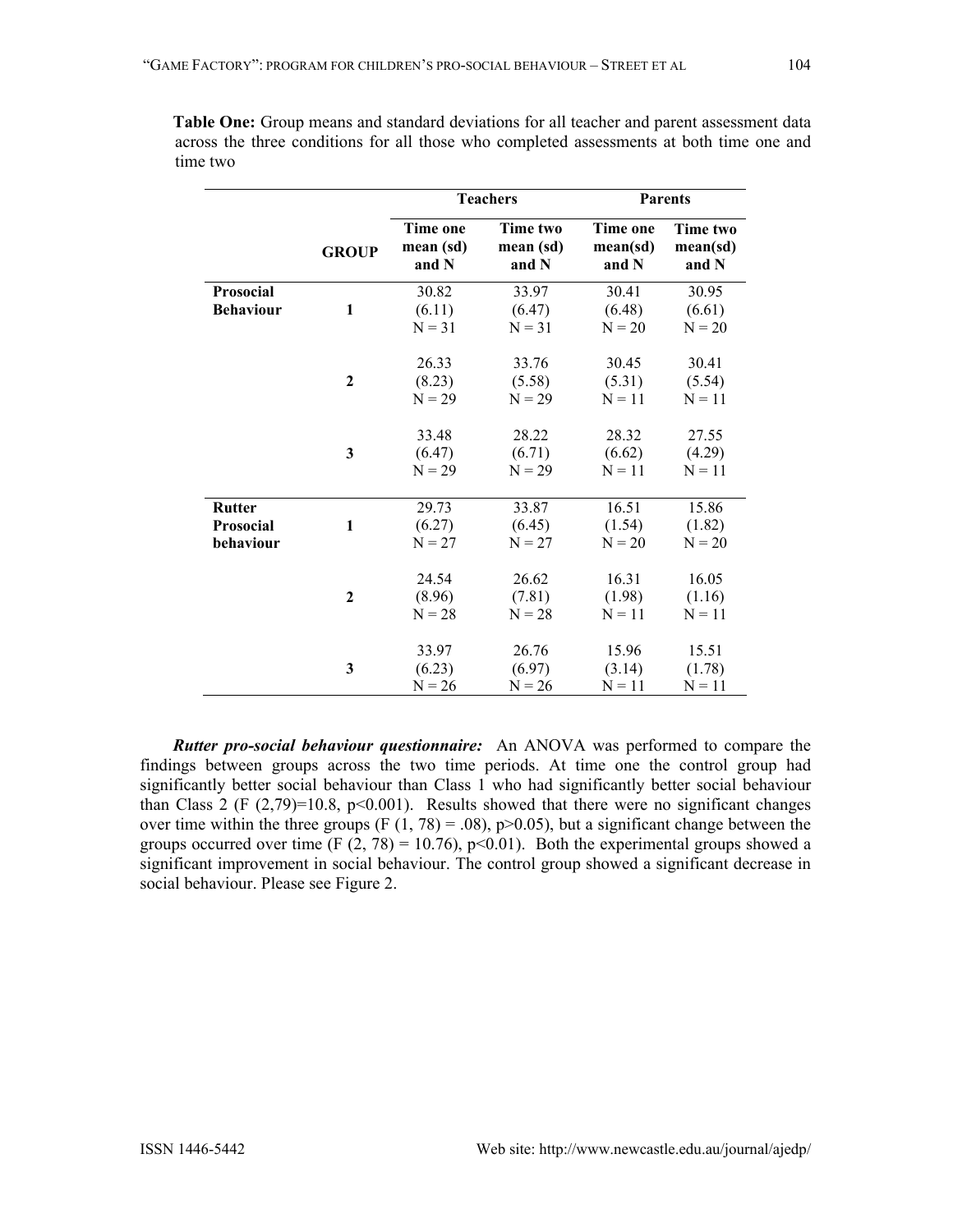

**Figure 1:** Changes in mean scores for Prosocial Behaviour Questionnaire (Teachers assessments)

#### **Findings from Parents Evaluation**

Table 1 shows means and standard deviations for all parent scores for parents who completed the assessments at both time points. As can be seen from the table, the two Game Factory groups contained children receiving higher prosocial behaviour scores than the control group at both time points

Parent's completed assessments at both time points for 20/32 children in McCaskill's Class 1 group, 11/29 children in Temple's Class 2 group and 11/29 children in the Class 3 control group.

### *Pro-social Behavioural Questionnaire:*

An ANOVA was performed to compare the findings between groups across the two time periods for all those parents who completed both assessments (time one and time two).No significant differences were identified between groups at time one (F  $(2, 59) = 0.02$ , p $>0.05$ ). Results showed that there was no significant change over time for the three groups (F  $(1, 39)$ ) =  $(0.09, n.s.)$  and also that there was no significant differences between the groups across time (F  $(2, 1)$ )  $39$ ) = 0.44), n.s.). However, Class 1 showed improved pro-social behaviour in the family environment, Class 2 stayed relatively constant while the control group showed a decrease in prosocial behaviour over time. Please refer to Table One.

Due to the large number of parents who only participated at time one, an independent samples t-test was carried out to compare the time one prosocial behaviour scores between those who did not complete time two ( $N = 61$ , mean = 29.23, SD = 6.09), and those who did complete time two  $(N = 41$ , mean = 29.94, SD = 6.09). Interestingly, there was a significant difference between these two groups ( $t = 0.68$ ,  $P < 0.05$ ), those who chose to continue with the study recorded significantly higher prosocial behaviour scores in their children than did those who dropped out.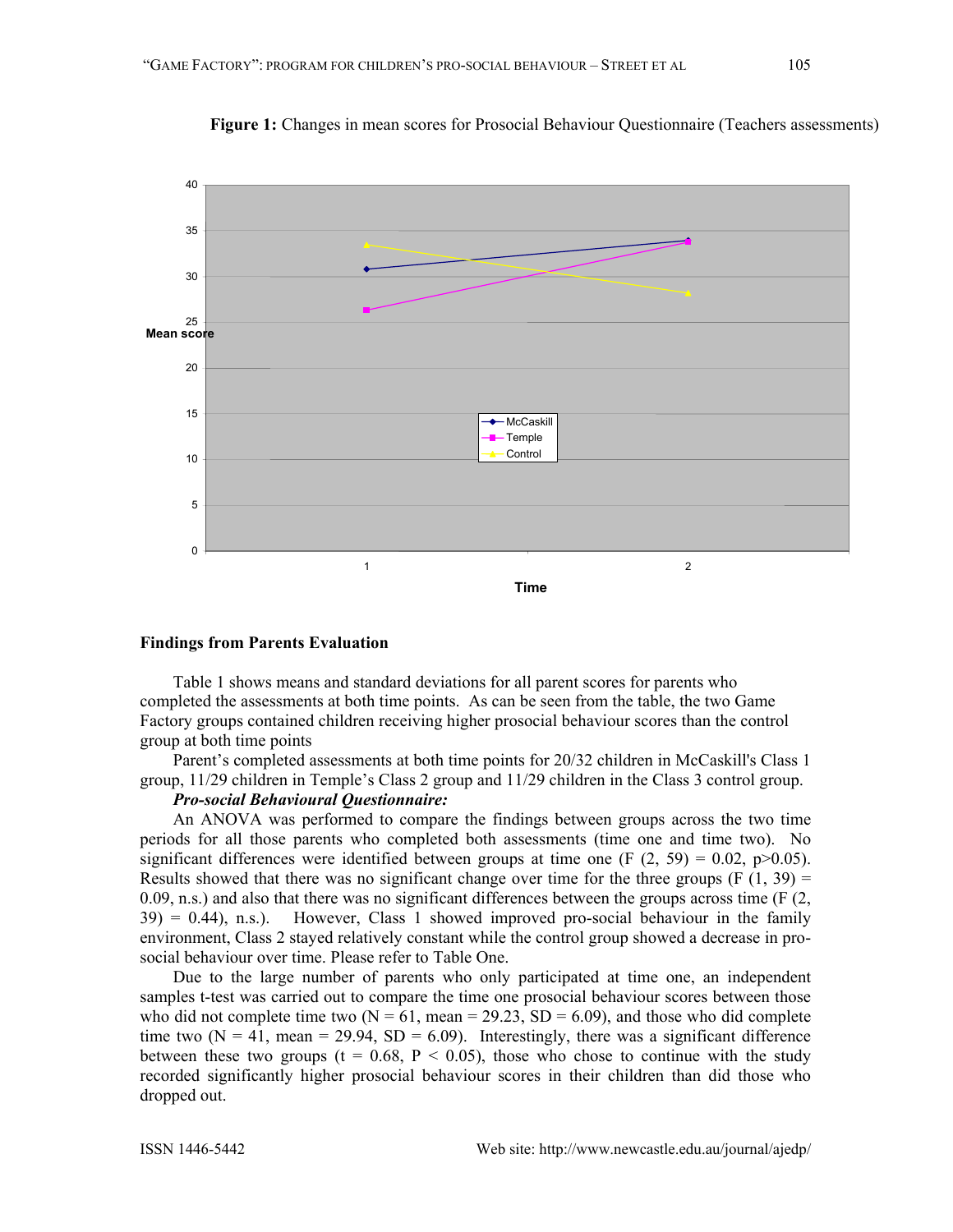

### *Rutter Pro-social Behaviour questionnaire:*

An ANOVA was performed to compare the findings between groups across the two time periods.No significant differences were identified between groups at time one (F (2, 59) = 0.14,  $p>0.05$ ). Results showed that there was a significant change over time for the three groups (F (1,  $39$ ) = 4.67), p<0.05). T-tests showed that the control group became significantly worse in prosocial behaviour in the family environment ( $t = -2.24$ ,  $p < 0.05$ ) while the experimental groups also got worse but not significantly (Class 1 t = -1.73, p>0.05, Class 2 t = -0.54, p>0.05). No significant differences between the groups across time were identified (F  $(2, 39) = 0.21$ , p $> 0.05$ ).

### **DISCUSSION**

This study provides valuable support for the Game Factory program as a means of increasing prosocial behaviour amongst primary school children. Overall, the results suggest that the program can significantly improve pro-social behaviour at school. Although a significant home improvement was not identified, possibly due to low subject numbers, children participating in The Game Factory program did show more positive pro-social behaviour at home than did the control group (ie no worsening of behaviour). The major observed effect on pro-social behaviour is important in its implicit validation of current class-based, therapeutic approaches to behavioural modification. The finding that changes in pro-social behaviour were observed at home, although not significantly, highlights the need to follow this research with larger, more comprehensive assessments, to investigate the generalisation of this program.

Assessment)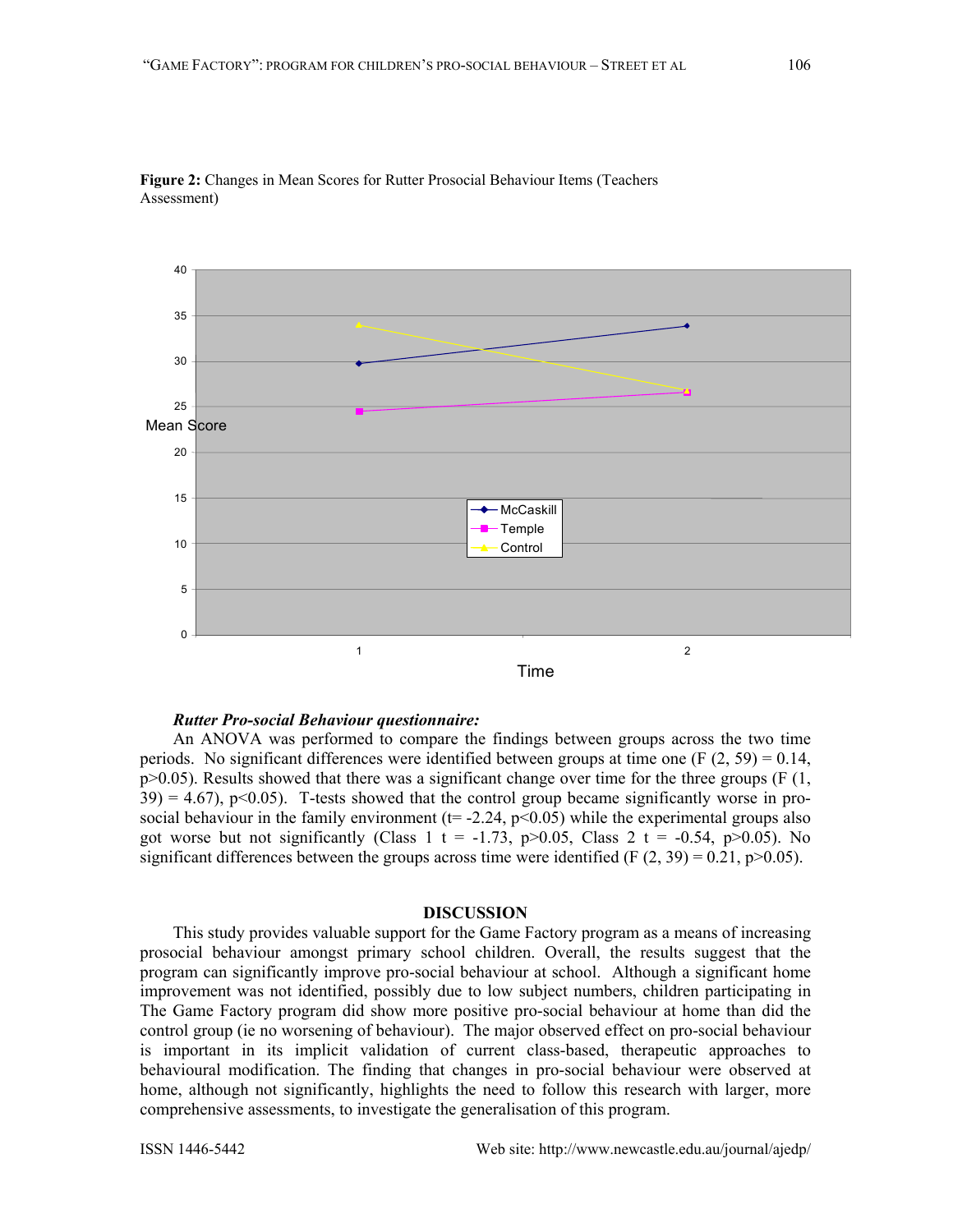A significant number of parents chose not to complete the second stage of the assessment, resulting in small final numbers of parent results for analyses. The remaining parents in the study had initially recorded significantly higher levels of prosocial behaviour in their children than had the parents who had left the study. This could possibly reflect the value that these parents had placed on prosocial behaviour in the home and family environment. If greater numbers of children exhibiting poor prosocial behaviour had been assessed at time two, significant changes in the parents assessments may have been identified. It is suggested that The Game Factory would have the most significant impact on children with the most challenging behaviours.

It was unexpected to find decreases in pro-social behaviour in the children participating in the control group. This could have occurred for a number of reasons. First, children in the control group may have felt excluded from the experiment. At best this suggests that the children perceive a benefit in the Game Factory program and consequently wish to participate. Alternatively, the desire to be in an experimental condition may have confounded results making any Game Factory benefit appear to be more marked than it really was. Second, there could have been other variables affecting pro-social behaviour during this time, for example, the end of summer or difficulties associated with the ongoing course of the semester. If this were the case, then it can be suggested that The Game Factory was helpful in combating external negative influences on pro-social behaviour. The difficulty in interpreting these unexpected findings further highlights the need to conduct more comprehensive research on this increasingly popular program.

Game Factory groups showed significant increases in pro-social behaviour and reduced increases in problematic behaviour at school. Although every effort was made to encourage teachers not to discuss their own findings with each other, it is acknowledged that this may well have occurred and impacted upon the results. However, the teachers at the school expressed some healthy scepticism of the program and so it is not believed that the significance of the results was artificially inflated. Further research with greater numbers of cases, longer durations of interventions and alternative means of assessment would be useful in clarifying the role of the program both at home and at school. These results support the development of programs such as this and indicate the need for greater research in these areas.

Another issue raised by the study was the impact of the facilitator on the success of the games program. The evaluation examined differences between two facilitators, one "ideal" facilitator (Class 1- McCaskill) and one trained teacher (Class 2- Temple). As expected, changes were more marked in Class 1 than Class 2 across all measures. However the fact that Class 2 showed significantly more behavioural improvements than did the control group indicates that the Game Factory's benefits were not simply due to facilitator skills. The results suggest that the Game Factory can be beneficial for children when being facilitated by a teacher who has been through a facilitator workshop. It is noted from this study that facilitation can be carried out by a teacher and not necessarily a child behavioural specialist.

Despite steps to minimize confounding factors, there are several that could have occurred in this study. They include an experimenter expectancy effect as the teachers and some of the parents knew which groups were involved in the Game Factory program and which were not. Also, the children themselves were not questioned about their own perception of changes in their behaviour- only the parents and teachers who observed them. However it is important to acknowledge that it is the parents and teachers who have the most contact with the child and are therefore arguably the most appropriate assessors of their behaviour, other than the children themselves.

It is also important to note that due to a need for each facilitator to facilitate a whole year class, there were small age differences between the groups. Although it is not believed that this resulted in confounding results, it is necessary to be aware of class differences. Finally, the small number of parental responses is also worth noting. It is hoped that the encouraging results of this study will lead to further research encouraging greater parental support and co-operation.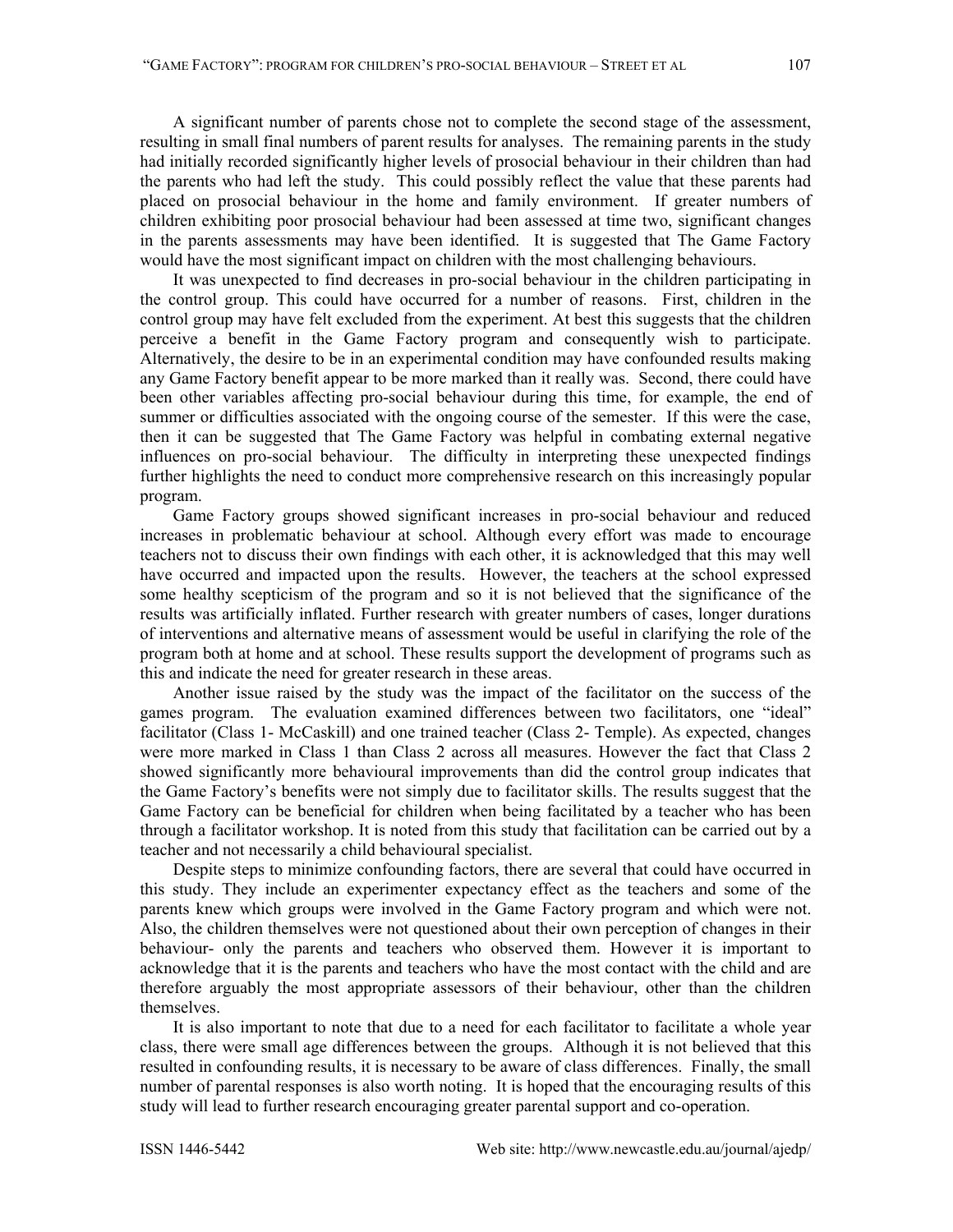The Game Factory teaches a group approach to social behavioural modification that follows the more recent trend towards principals of social learning and interventions that have superseded the teaching styles of the 1970's reviewed by Goldstein and McGinnis (1997), and individual targeted approaches (e.g., Kazdin et al, 1989). This study is the first evaluation of this program in primary schools. The fact that significant results have been obtained from this relatively small evaluation promotes not only the use of this program but also further investigation into its mechanisms.

Examination of the assessment items suggests that children who have participated in regular Game Factory sessions are more willing to share games and toys. They are more likely to invite children outside of their close friends to join in a game and to be considerate of their feelings. They are more sympathetic and more compassionate in their dealings with others. These strong social relationships have been shown to be important for successful personal and social development of the individual (Battistich, Soloman, Watson, Soloman, & Schaps, 1989). This study supports the use of a cooperative physical games program, The Game Factory. The program, accessible to all children within a class, has been found to be a valuable tool for reducing and preventing behavioural problems and promoting pro-social behaviour in both the school setting.

## **Acknowledgments**

The authors would like to acknowledge the valuable support and assistance of Mr Wilson McCaskill and Ms Julie Tiller of The Game Factory, Australia and Ms Suzanne Temple, the parents, teachers and children of Glendale Primary School, Western Australia.

## **REFERENCES**

- Battistich, V. Soloman, D. Watson, M., Soloman, J. & Schaps, E. (1989). Effects of an elementary school program to enhance pro-social behaviour on children's cognitive-social problem solving skill and strategies. *Journal of Applied Developmental Psychology*, 1, 147- 160
- Berler, E. S. Gross, A. M. & Drabman, R. S. (1982) Social skills training with children: Proceed with caution. *Journal of Applied Behaviour Analysis*. 15, 41-53
- Bowlby, J. (1977). The making and breaking of affectional bonds: Aetiology and psychopathology in the light of attachment theory*. British Journal of Psychiatry*, 130, 201 - 210
- Bowlby, J. (1981). *Loss: Sadness and Depression.* Harmondsworth, Middx: Penguin
- Briggs, S. MacKay, T. & Miller, S. (1995) The Edinbaret Playground Project: Changing aggressive behaviour though structured intervention. *Educational Psychology in Practice*  $11, 37 - 44$
- California Department of Education (2000) *The Special Edge Behaviour A Whole-School Model of Behaviour Reform*. California Department of Education, winter edition
- Carlson, J. M. (1999) Cooperative games: A pathway to improving health. *Professional School Counseling* 2, 230-236
- Dill, E. (2000) The importance of peers and social skills training in improving the rejected status of elementary students. *Dissertation abstracts international, A (Humanities and social sciences)* 61, 1288
- Dowd, T., Tobias, L., Connolly, T., Criste, A. & Nelson, C. (1993). *Specialized classroom management: A boys town approach*. Father Flanagan's Boy's Home: Boys Town, Nebraska